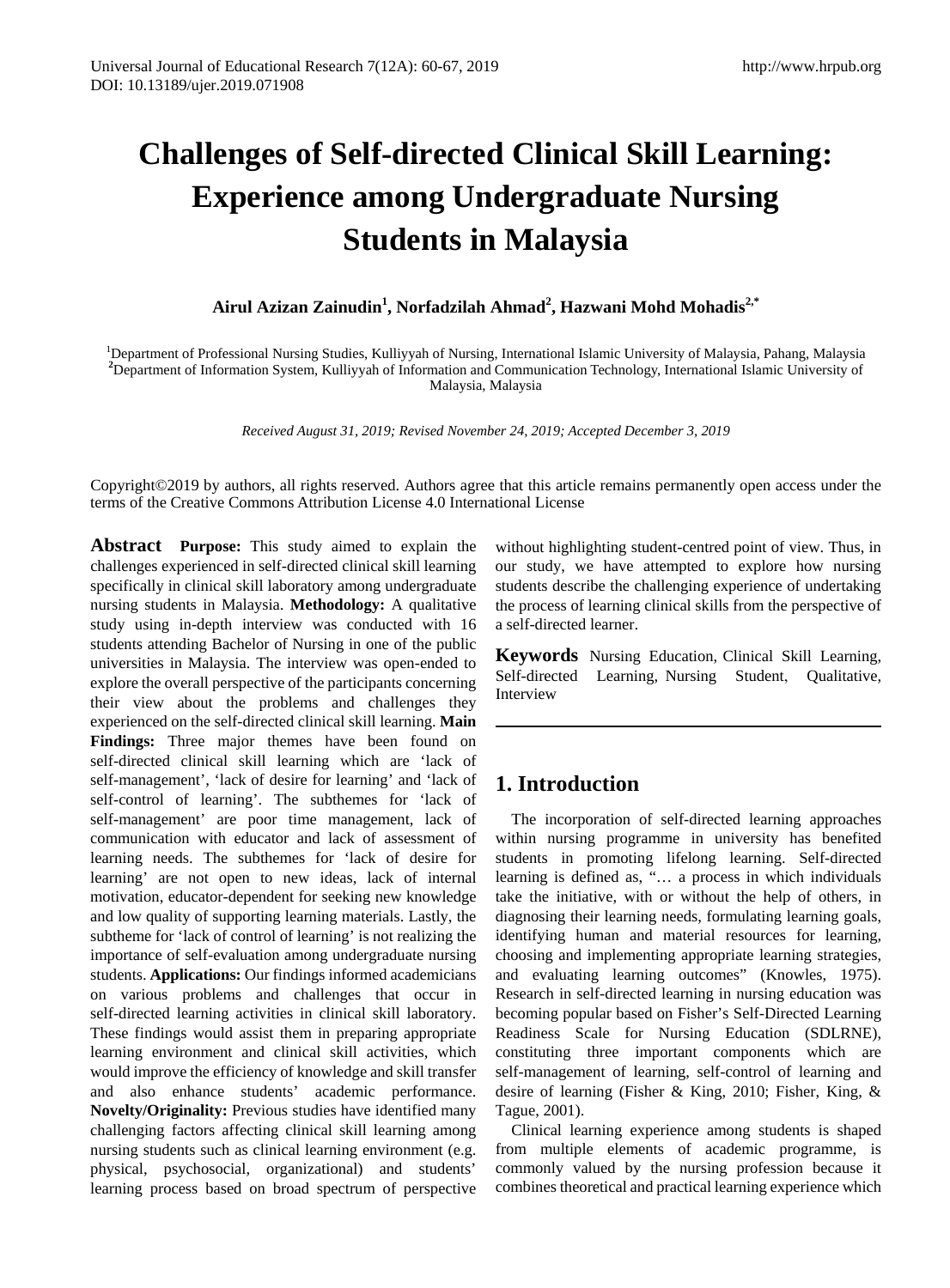allows the student to combine their sensory, motor and cognitive learning processes. Nursing students skill performance is influenced by the factors surrounded the clinical learning area for example the physical, psychosocial and organizational (Haraldseid, Friberg, & Aase, 2015; Khoza, 2015). Students have devoted time and energy in essence of learning safe nursing practice for instance handling sterile procedure and preventing medication errors (Sulosaari et al., 2015) nevertheless quality of patient care is still can be compromised (Baraz, Memarian, & Vanaki, 2015). Since nursing education is becoming more complex in terms of clinical skill acquisition, nowadays there are emerging learning approaches that are becoming popular which include self-directed learning. Based on these reasons, nursing training has shifted from routine practice of tasks in the hospital, to evidence-based practice in university such as practicing in clinical skill laboratory (Ewertsson, Allvin, Holmström, & Blomberg, 2015). At present, the nursing curriculum throughout Malaysia's universities and colleges is accredited by the Nursing Board Malaysia (2015).

In provision of self-directing clinical skill learning, the organizational factors are important to provide imperative learning environment such as curriculum design and learning resources. Besides, the amount of subject and time allocated to practice in nursing curriculum have influenced the perceptions of nursing students towards learning clinical skill (O'Mara, Mcdonald, Gillespie, Brown, & Miles, 2014). Learning clinical skill can be intimidating with a large number of students (Arkan, Ordin, & Dilek, 2018) sharing the same learning place. The need of adequate resource is important to prepare the environment as realistic as real clinical area. Besides, the authenticity of learning environment is pivotal as it affects experience in acquiring skill competency (Haraldseid et al., 2015; Houghton, Casey, Shaw, & Murphy, 2012; McCallum, 2007). It is understood that nursing students are confused with the learning expectation of the program since they have to link the theory learned in the classroom into the role that they practice in clinical area (Arkan et al., 2018; Serçekus & Bas, 2016). Hence, without authenticity of learning environment, knowledge transfer is halted and the theory-practice gap cannot be minimized. From the perspective of self-directed learner, any deficiencies in learning environment can disrupt the desire to learn, demotivate learning process and limit the ability of students to control their learning.

Besides, challenges due to relationship with lecturer, clinical instructor and nurses are interpersonal (Bryan, Weaver, Anderson-johnson, & Lindo, 2013; Lawal, Weaver, Bryan, & Lindo, 2016), as the connection they share in provision of developing clinical skill. To be self-directed learner, interpersonal criteria are important. Studies have shown that relationship between nurse educators and nursing students has an effect on the clinical skill performance (Bryan et al., 2013; Serçekus & Bas, 2016), especially it affects the management of learning and desire to learn the clinical skill. Assessment on the learning environment among students is a need before a student can embark on subsequent self-directed learning process. The literature shows that nurse educators' credibility and attitude are jeopardized by ignoring their roles such as lack of preparation on program expectation (O'Mara et al., 2014; Yousefy, Shayan, & Mosavi, 2012), selective in teaching role (Yousefy et al., 2012), and improper communication with the students (Jamshidi, Molazem, Sharif, Torabizadeh, & Kalyani, 2016). As a result of this, the students are also significantly affected by uncertainties on the teaching styles. It can be worsening to the extent that some would not receive proper answer and be ignored (Arkan et al., 2018; Khoza, 2015; O'Mara et al., 2014; Serçekus & Bas, 2016). Thus, from the point of view of self-directed learning, learning goals can be accomplished by collaboration with nurse educator through proper activity planning and use of available resources.

Challenges in self-directed clinical skill learning also are contributed by the students themselves. Students are lack of readiness to learn clinical skill because they are unprepared in knowledge, practice (Arpanantikul & Pratoomwan, 2017) and communication skill (Jamshidi et al., 2016). Students did not memorize, were unable to apply skills and focused too much on a specific procedures only, which are among the factors contributing to the problem (Arpanantikul & Pratoomwan, 2017). Additionally, students' motivation as a building block of learning experience is intimidated much by lack of faculty relationship (O'Mara et al., 2014), lack of support (Arkan et al., 2018), stress of new experience (Arpanantikul & Pratoomwan, 2017) and inferiority complex (Jamshidi et al., 2016). As a result, students exhibit loss of interest in learning such as fear to ask question, loss of self-confidence (Arkan et al., 2018; O'Mara et al., 2014) and making poor judgment (Arpanantikul & Pratoomwan, 2017). When there is less supervision from the educator. students may not pay full attention and as a result, it leads to anxiety during clinical evaluation (Arkan et al., 2018). This further reduces the self-directedness of learning.

Even though nursing programme guideline by the Ministry of Health is compulsory to follow, but until now, little has been known about the challenges nursing students faced in self-directed clinical skill learning in Malaysia. In order to provide optimal guidance on efficient learning implementation, experience among nursing students in self-directed clinical skill learning should be addressed and taken into consideration. Accordingly, in this study, we aimed to explain the challenges from the point of view of self-directed learning approach experienced by undergraduate nursing students in Malaysia.

# **2. Methodology**

#### **2.1. Research Design**

This study implements a qualitative study design to enable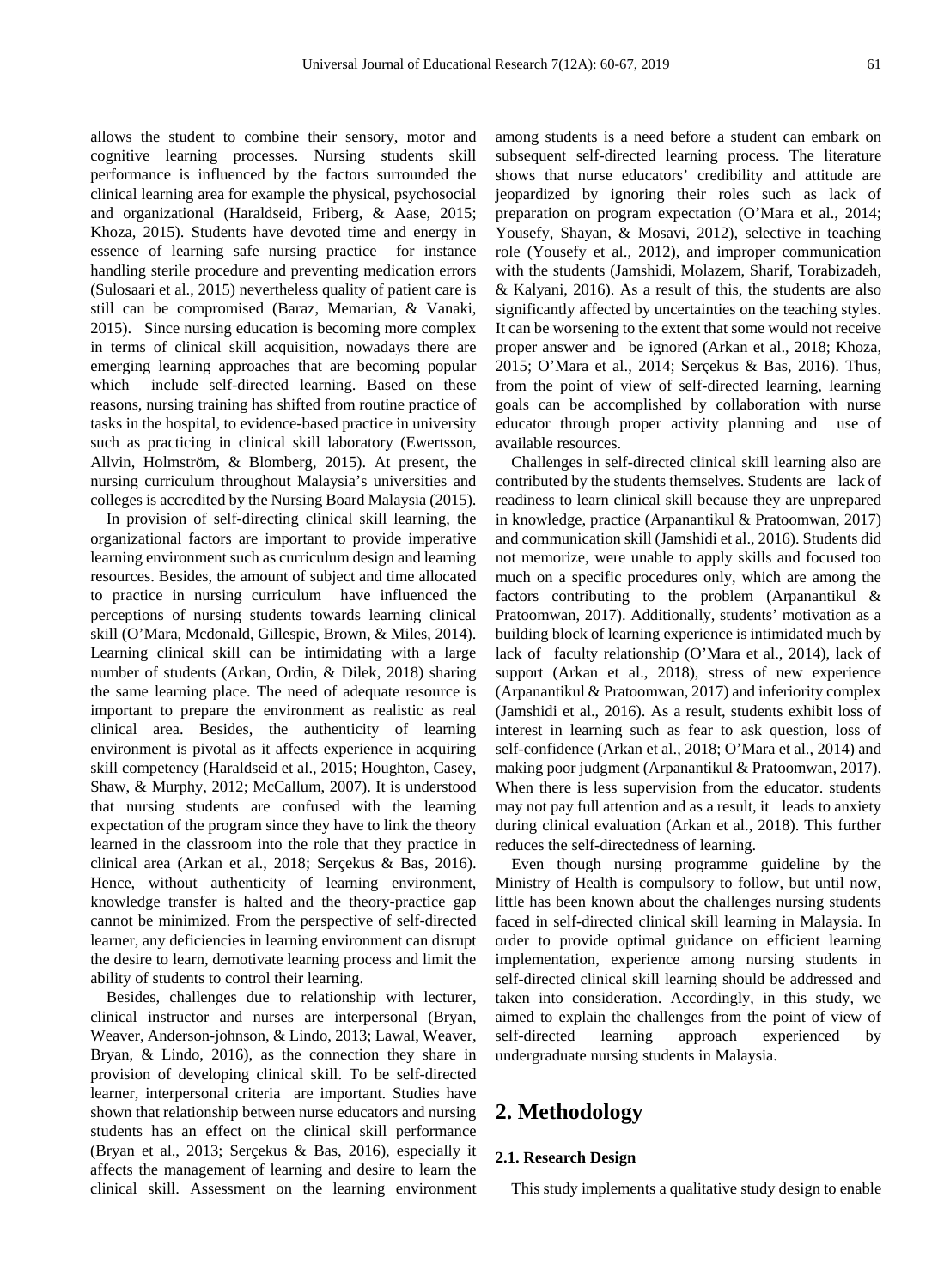participants to freely express their thoughts on self-directed clinical skill learning problem. In-depth interview is one of the approaches in qualitative design which permits interviewer to investigate sensitive and complex questions, further helps participants to respond easily. By being physically present, the interviewer can decrease the number of "don't know" and "no answer" responses by probing for additional responses. Besides, interviewers can clarify questions to participants when needed. This interview is open-ended to explore the overall perspective of the participants concerning their view about the problems or challenges they experienced on the self-directed clinical skill learning. Two postgraduate students have participated in pilot study in order for the researcher to be familiar with the flow of the interview.

#### **2.2. Participant**

A total of 16 students attending Bachelor of Nursing in one of public universities in Malaysia were recruited onto the study. The inclusion criteria comprised: 1) undergraduate nursing student of the university, 2) completing at least one semester for clinical skill practice, and 3) "active" student status in the university database. The students are comprised of all volunteers, which represent each student batch (4 students x 4 batches in total) in the program.

#### **2.3. Data Collection**

Data were collected using in-depth interview. This study employed semi-structured interview guide which can be used to unearth rich descriptive data especially information on the nursing students' clinical skill learning experience. An interview guide was created to help the researcher to determine the order of questions related to of self-directed clinical skill learning. The interviews were audio-recorded. All interview sessions with the students were made by the first author of the study.

The audio recorded interviews were transcribed verbatim. The transcription of the interviews was analysed by using thematic analysis. Data were analysed by using NVivo 12. We first coded the transcribed data and evaluated its inter-rater reliability by executing the 'Coding Comparison' function of the software, in which it generates Cohen's Kappa coefficient value. A value of 0.80 was considered as perfect agreement and hence was finalized as challenging factors that influenced self-directed clinical skill learning among undergraduate nursing students.

#### **2.4. Data Analysis**

Thematic analysis was utilized in this study, known as an important approach to identify and recognize the challenges experienced by the nursing students in self-directed clinical skill learning. Moreover, it is a method for a researcher to inspect qualitative data followed by identifying and reporting patterns of the qualitative data (Braun & Clarke, 2006). The popular six steps of analysing this qualitative data is started with being familiar with the data, followed by coding, searching for the themes, reviewing the themes, defining the themes and reporting.

#### **2.5. Rigour of Data**

To ensure trustworthiness during the analysis as recommended by Lincoln & Guba (1985), we analysed and repetitively discussed the coding and their interpretation. For data validation, the manuscripts were reviewed and processes involved in coding were justified. Extracted codes were reviewed by the second coder who was familiar with the analysing processes of qualitative research and the accuracy of the data coding process was evaluated. Besides, by providing sufficient time for the researcher to collect data and involving expert in reviewing the analysis and interpretation, it will improve credibility of the study. Limiting potential bias was made by bracketing in which reflexivity was made before the study began. Besides, the researcher also took notes on the participants' responses during interviews to help to confirm the objectivity and conformability of the study. The findings of this study were generated based on students' own ideas and experience.

# **3. Result**

The themes emerged from undergraduate nursing students' experiences of clinical skill learning from the perspective of self-directed learning were identified and interpreted as 'lack of self-management', 'lack-of desire for learning' and 'lack of self-control of learning'. All these three (3) themes are related to each other and by looking at the pattern of the data it helps us to reach an understanding of the challenges experienced by the nursing students in self-directing their clinical skill learning particularly in clinical skill laboratory.

#### **3.1. Lack of Self-management Skill**

Self-management skill has been noticed as the capacity of the student in implementing set goals and how the students can effectively manage the resources relevant for their learning. There are three subthemes being addressed related to self-directed clinical skill learning among undergraduate nursing students: 1) poor time-management, 2) lack of communication in learning and 3) lack of assessment in learning needs.

#### 3.1.1. Poor Time Management

A good time management required a student to plan and consciously control the activities in order to increase the efficiency and productivity in any life events. A student from Year 2 addressed one of the weaknesses in self-management of time that is prioritizing learning activities. She insisted difficulty to practice skill procedure in the skill laboratory due to the load of assignments as saying: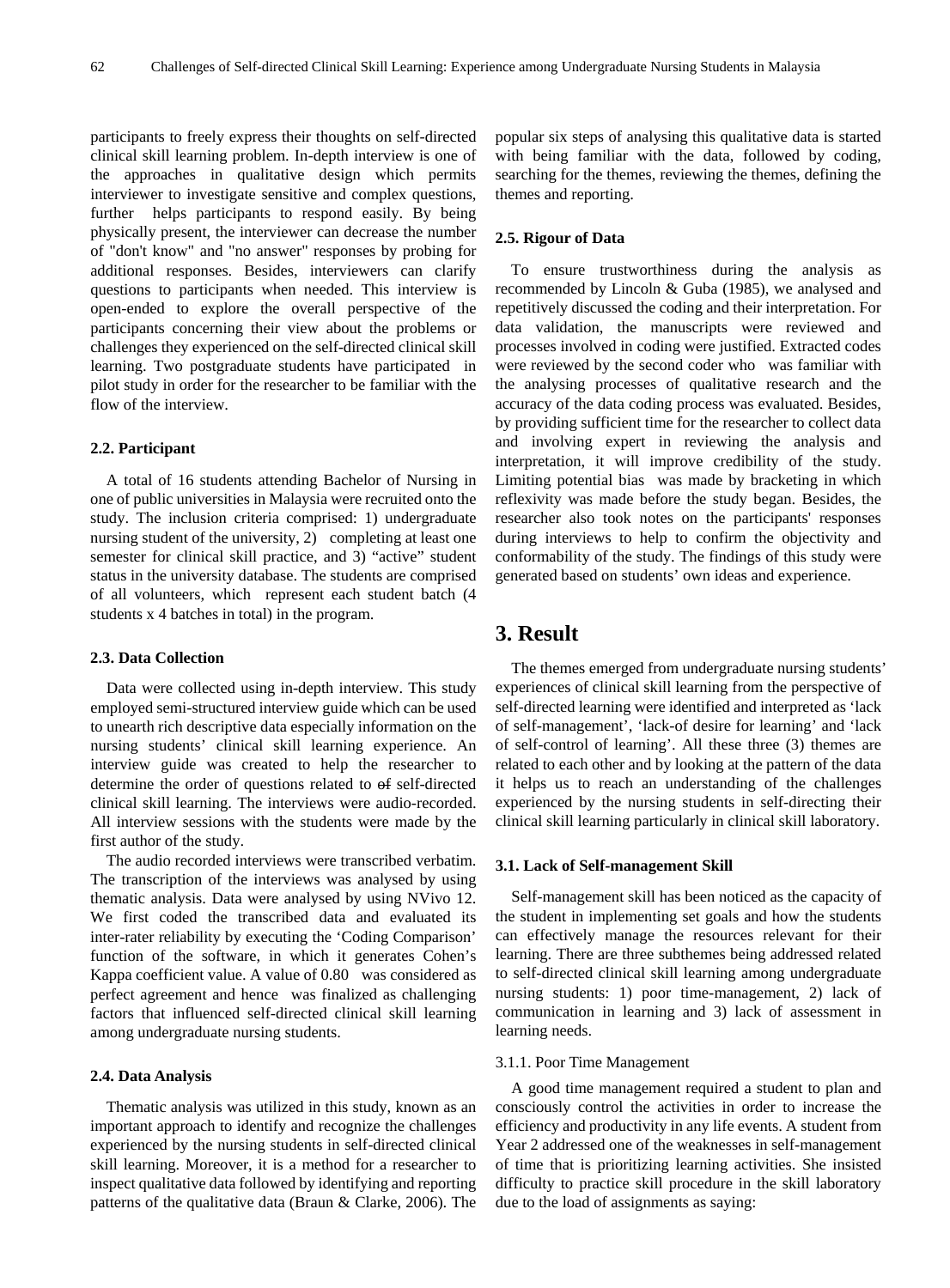… we need to do a lot of hands-on practice but because of lack of time [and] so many assignments, so we don't have much time to do the hands-on [practice]... (ID#15, Y2S1)

Likewise, a student reported could not manage to perform skill practice due to the need to involve in cocurricular activities in the campus:

… when I was in Year 2, it is a busy year and I was not able to practice in skill lab, I have to handle many programmes. (ID#16, Y4)

Besides, the lack of time management is influenced by the lack of awareness among nursing students to address the academic timetable designed for them. A respondent said:

…because we used [Self-directed Learning] slot for doing assignment. (ID#1, Y3)

3.1.2. Lack of Communication with Educator

A good management of learning required a good collaboration and communication with the educators. However, clinical skill learning activities were poorly accepted by the student when there is a lack of understanding in communication. A response from a student has shown that the students were poorly prepared on how to deal with unexpected clinical skill assessment by saying:

…we do the procedure but the lecturer expects us to do different things. Like I just said, we learn from others and are assessed by others. (ID#15, Y2S1)

3.1.3. Lack of Assessment of Learning Needs

The nature of the clinical skill procedures involves complex and long procedures such as sterility-related procedures. A procedure can be managed well if the students can plan and prepare the learning effectively. One student has commented that the magnitude of learning is becoming more complicated throughout the year of study as said:

At first time, learning the procedure during my first …is simple so we don't need a lot of practice. But for this semester… the procedure is quite complicated and there are a few factors that we need to take care of, like the sterility, the technique ... (ID#15, Y2S1)

Students can be self-directed in learning if they make assessment on the strengths and weaknesses of their learning environment especially the learning resources. Apart of these interview findings, students were aware of the difficulties such as crowded learning session and limited equipment, but they were found to be lack of efforts to plan for fulfilling their learning needs. The examples of the responses were:

…It's quite hard for us, we have 70 students so every student wants to practice, it's impossible. (ID#14, Y2S1)

… when we want to practice skin traction, plaster…is very limited, we [are]... competing [each other] to do that thing… those who [came] late didn't get the

[chance to] experience. (ID#13, Y2S1)

#### **3.2. Lack of Desire to Learn**

'Desire to learn' associates motivation level of the students with their capability of appropriately seeking new information, in consideration of improved learning needs. There are four subthemes that can be identified to inform the characteristics of this theme which are a) not open to new ideas, b) lack of internal motivation, c) educator-dependent for seeking new information and d) low quality of education material.

#### 3.2.1. Not Open to New Ideas

Many lecturers and clinical instructors have different clinical backgrounds in their careers such as clinical specialties they had been worked with before. This diversity can help the institution to encourage a teaching and learning atmosphere that promotes enquiry in which subsequently new ideas can emerge . However, in this study the students found it was an intimidation rather than opportunity for getting new idea to be more self-directed learner.

…there have been issues whereby the procedures are not being agreed by both sides. That's why some procedures, ok let's say for the injection of Hep B and also BCGs, some say we need to use dry swab, some say wet swab, so it needs to be agreed by both sides… (ID#5, Y4)

In addition, a part of faculty-based procedure checklist provided, the faculty also subscribed to academic material from international vendor to help the student to learn. However, one student issued there were too many versions of procedure checklists provided which make it difficult to adapt for Malaysian context.

It is not from the faculty version and sometimes it is different because the *Clinical Skill* [web program] is based on American, Europe, so sometimes there are different guidelines but same procedure. (ID#13, Y2S1)

#### 3.2.2. Lack of Internal Motivation

A nursing student must have the ability to regulate and adapt to the demands of learning situation in order to achieve learning goals and values. In the process, the student would realize what is happening on their learning and how to adjust with their own behaviour with the learning environment. Anxiety is one of the major findings among nursing students during clinical skill learning. Generally, the reason for such behaviour to happen is because of being afraid to do wrong.

… I really think whenever we get [to be] assessed, we will not be doing okay… we feel like very scared so we tend to do a lot of mistakes. (ID#8, Y2S2)

Loss of focus and getting confused is another contributor for low motivation in learning a skill. A student expressed that the problem occurred due to the opportunity to observe and learn during demonstration of the procedure that is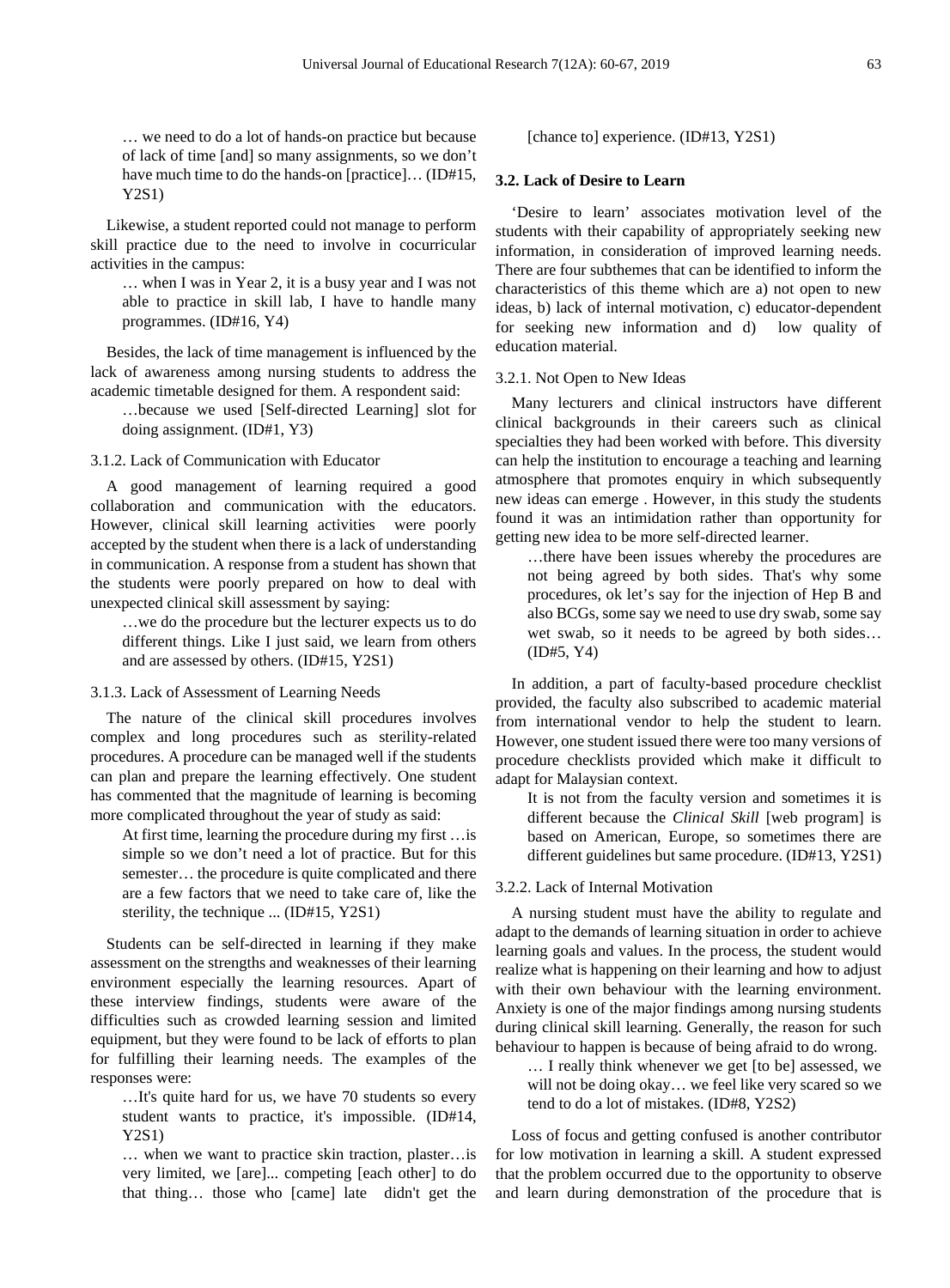restricted.

But when there are many, crowded people I would … lose focus. (ID#13, Y2S1)

#### 3.2.3. Educator-dependent for Seeking New Information

One of the criteria of proactive learner is taking responsibility for their learning activities, with or without the help of others. Students whose lack of readiness in self-directed learning tend to be teacher-centred. In this study, it is noticed that students rely much on their educator to drive learning activities.

The lecturer also has their tight schedule, they only ask us to go to the skill laboratory and the clinical instructors only monitor us, so usually the clinical instructors will give their feedback. (#15, Y2S1)

3.2.4. Low Quality of Supporting Learning Material

The procedure checklist provides step by step process for a student in completing the clinical skill procedure through a safe practice. However, in this study the content of the procedure checklist is found to be inaccurate and incomplete, thus affecting the progress of learning among students.

Sometimes as I know, the information from the book is a little bit older … sometimes few things weren't in the book or sometimes there is even a wrong fact from the book... (ID#11, Y2S2)

On a parallel, it has been informed that log book system was found to be lacked in terms of accessibility. Since it is stored in the clinical skill laboratory, the accessibility to utilize the book is limited, thus self-monitoring of learning is difficult to be performed.

Usually log book, they store in skill laboratory, so basically when we want to use the book so we need to ask from the person at skill laboratory to give us the book… (ID#7, Y2S2)

#### **3.3. Lack of Self-control of Learning**

The third theme of this study is the lack of self-control of learning among undergraduate nursing students. Self-control addresses the process by which a student determines its own self-determination and forms its own learning objectives, takes responsibilities, acknowledges his own capacities and makes his own decisions. The finding of the interview has found that the students do not realize the importance of self-evaluation in their clinical skill learning, which reflects the low degree of self-directed learning.

3.3.1. Not Realizing the Importance of self-evaluation

Log book is utilized to record the procedures being practiced in clinical skill laboratory. A student admitted has forgotten to utilize the log book since she was in Year 2, as admitted:

Honestly, right now, no. Because last time I remember I only use the log book until second year. But when entering third year, I'm not sure. I even don't know

where the book is... (ID#7, Y4)

Besides, one has confessed that students have taken for granted to get educator verification even without practicing the procedure.

…some of my friends sometimes don't really do the procedures correctly. But they will say to the lecturer that they have done it and the lecturers or clinical instructor just gave the signature to them. (ID#8, Y2S2)

The students had more worries about how to fulfil the signature than how much they can learn. Inversely, there are also students who make the skill practice for the sake of learning but weren't interested in fulfilling the logbook due to the uneventful process.

This did not affect the performance because our practice wasn't based on what is in the log book. Some of the students practice but they did not get the signature for the log book. (ID#14, Y2S1)

In addition to that, one has confessed that students have taken for granted to get educator verification even without practicing the procedure.

…some of my friends sometimes don't really do the procedures correctly. But they will say to the lecturer that they [have] done it and the lecturers or clinical instructor just gave the signature to them. (ID#8, Y2S2)

### **4. Discussion / Analysis**

#### **4.1. Self-management of Learning**

Since the demand for healthcare is increasing, the proliferation of new nursing schools also propagates more new nurse graduates. The growth number of students is seen not proportional to the increases of resources for clinical skill learning such as physical infrastructures and clinical teaching equipment (Asirifi et al., 2017). Big number of students can disturb the clinical skill learning process. The pressures originated from learning environment are numerous, which is not only caused by a large number of students competing each other to practice, but also struggles with time limitation to complete procedure practices, subsequently has affected students' self-management of learning. It is necessary to effectively tailor the needs of the students' learning with the learning resources they have. O'Mara et al. (2014) has described time limitation problem by referring to the design of the curriculum along with the amounts of courses, types of clinical experience and competing demands from concurrent courses. In relation of the interview, skill for assessing learning situation and managing time is important for students to develop. A student with high level of self-directed learning attitude would have responded with the readiness to prioritize self-identified goals, thus to remove the limitations found in learning (Rensburg & Botma, 2015).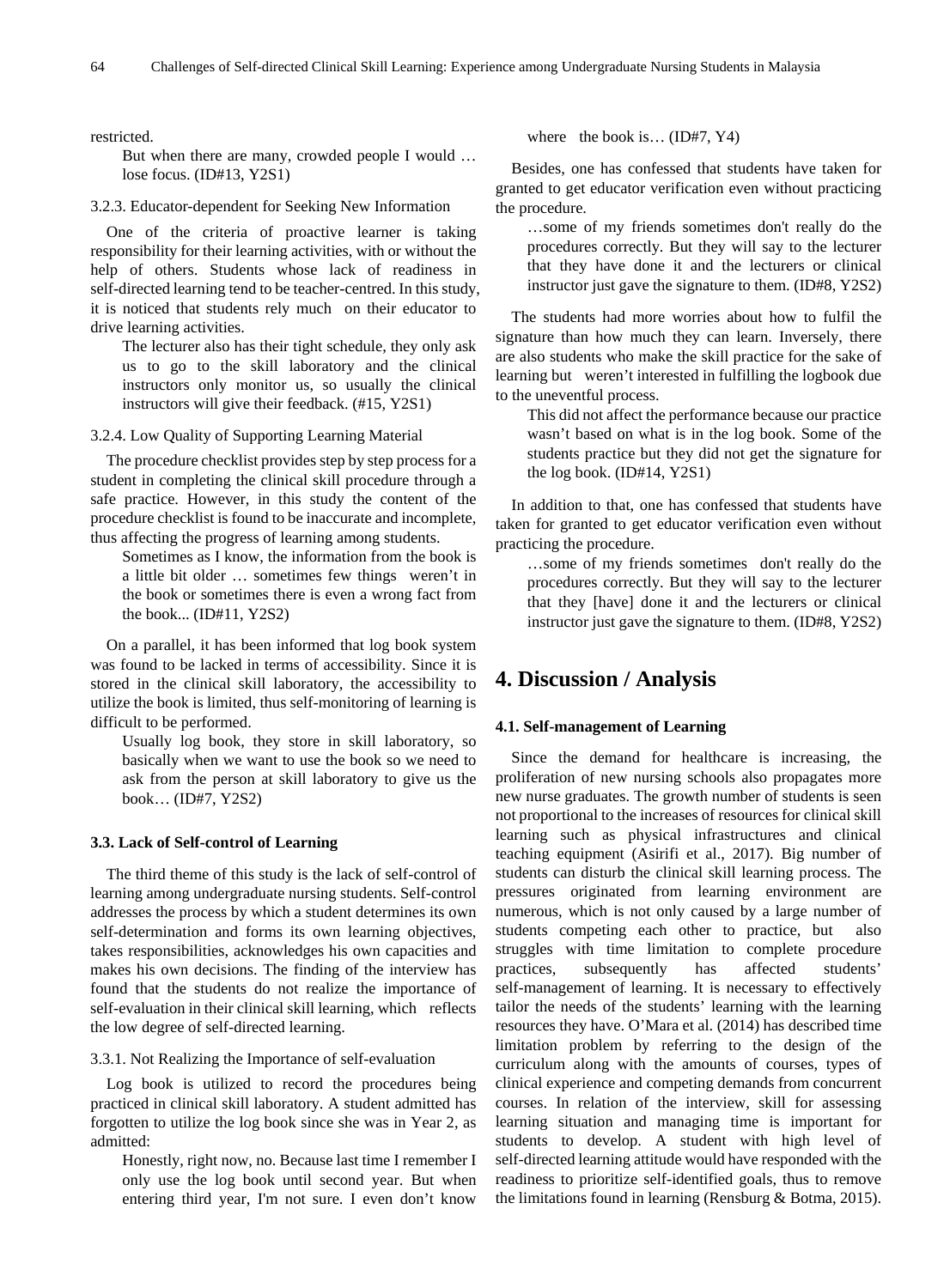A self-directed learner should possess consciousness with responsibility in learning, show curiosity, appear organized in managing time effectively and anticipate in problem solving (Rensburg & Botma, 2015).

Besides, it is understood that the students always misjudged on what the educators really expected on them for assessment is different with what is being understood by them, as this issue has been found similar with few other studies (Haraldseid et al., 2015; O'Mara et al., 2014), which has led students' practical capability that is jeopardized because of inconsistent information they receive. Arkan et al., (2018) noticed this issue as communication method problem. Moreover, being overly critical or unpredicted in giving feedback is a big challenge (O'Mara et al., 2014). Interpersonal communication skill is acknowledged as how students can shape their interaction skill with others in view of promoting their own learning. It is argued that the ability to interact with others is an important part of nursing students' lifelong learning ability (Su-Fen, Chien-Lin, Lin, & Jane, 2010). Douglass & Morris (2014) suggested the most effective way to empower students' self-directed learning be by identifying their learning goals and their subsequent implementation strategies.

Moreover, resource support is a factor that can help to improve mental images because authenticity of learning environment is a determining component in practice (Haraldseid et al., 2015). In a parallel, for some students a complex procedure may take a little longer for them to master (Gonzalez & Kardong-Edgren, 2017) compared to others. It is advised that overlearning or additional training time be recommended as it will link to better retention of knowledge and skill. Overall, the interview reported students had few challenges in self-management of learning clinical skill.

#### **4.2. Desire of Learning**

Different experience background among educator has affected the magnitude of learning among students. The students have difficulties in accepting several opinions on clinical skill procedures due to different experience possessed by every educator. It is opposed the character of a self-directed learner who accepts the freedom to learn what has been considered important for themselves. Likewise, self-directed learning also required openness to learning opportunities (Rensburg & Botma, 2015). The lack of openness to accept new ideas from the educators might be a result of learning culture among students who often regard the lack of readiness for creativity and desire for learning.

Then, motivation is the driving force underlying the change of behaviour. Fear and anxiety can have impact on psychosocial condition that may cause the students to be less involved in learning activities (Baraz et al., 2015). Inner motivation is driven by one's needs, values and feelings, which refers to do something because it is inherently interesting or enjoyable (Ryan & Deci, 2000). Students are more likely to work towards goals they set for themselves if the behaviour change is driven by inner motivation, whereas external motivation is driven by other people, reward or penalties. Psychological empowerment can be enhanced as it has been identified as primary predictor for learning (Safari, Haghighib, Rastegara, & Jamshidi, 2011). Encouraging students to be participated in development of course requirement can improve internal motivation to learn (Douglass & Morris, 2014; Herman, 2012). Therefore, desire of learning is in-line with the move towards sustained self-directedness of learning, which improves the clinical skill performance of a nursing student.

#### **4.3. Self-control of Learning**

Not many of studies have discussed the usage of supported documents (e.g. procedure logbook and procedure checklist) to generate more evidence to use recording of learning experience (Joshi, Gupta, & Singh, 2015). In fact, most of the nursing schools use this document to monitor the students' performance and adherence to the learning activities. The document used as part of monitoring program for self-evaluation is important for self-control of learning, and unfortunately has not been perceived as effective and efficient. As a consequence, the students have weak control over their learning through self-evaluation activities. Due to lack of user-friendliness and poor implementation, students missed many important skill activities and opportunities to self-assess their performance for future improvement. One of the solutions for this is to provide easily accessible program or application for the student to use anywhere and anytime. It must also consider to expedite the verification process without taking too much time, improve effectiveness of each practical session and lastly increase satisfaction on self-assessment of learning.

# **5. Conclusions**

This research explored challenges of self-directed clinical skills learning among Malaysian undergraduate nursing students. Some of the findings are supportive of the literature while few are deemed to be a new finding based on Malaysian context of nursing education. In order to visualize clear pathway of self-directed clinical skill learning, the students must consider the essential components as a self-directed learner by instilling the good self-management of learning, enjoy and have desire to learn and collaborative in clinical skill learning, and be conscious with learning needs through self-control of learning.

# **6. Limitation and Study Forward**

Since sampling of the research consists of one university, the researcher only involves experiences of students who learn in this clinical learning setting. Factors affecting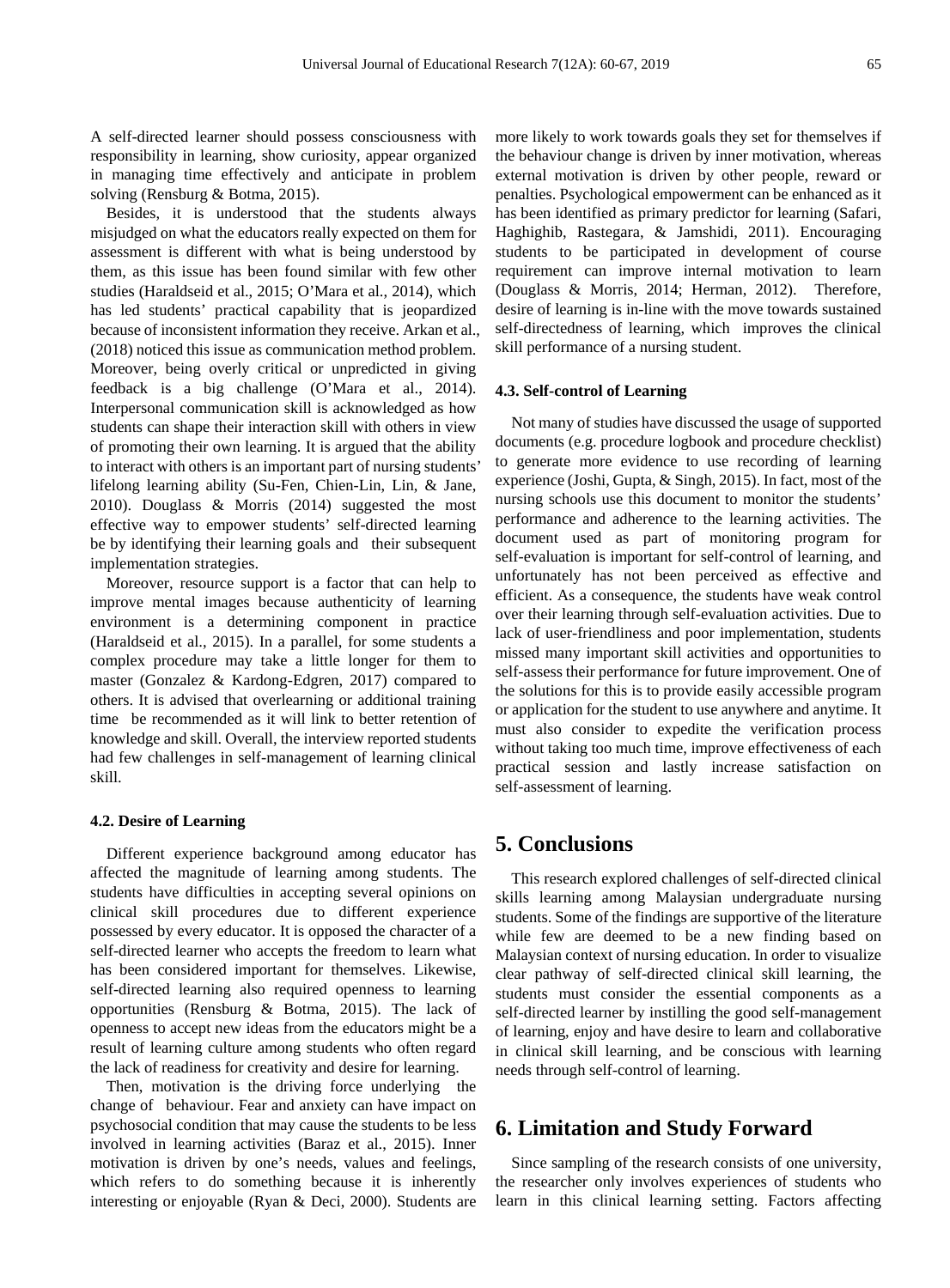clinical skills learning might differ in other locations and different settings of the universities.

For future work, the suggestion that can be considered may include doing more qualitative studies towards several public and private universities. Other than face-to-face in-depth interview, the researchers are encouraged to do focus group discussion, document analysis and observation studies with regards to the nursing students' self-direction of clinical skill learning.

# **Acknowledgements**

The research is funded by International Islamic University of Malaysia under Research Initiative Grant Scheme (RIGS), project ID: RIGS17-068-0643.

# **REFERENCES**

- [1] Arkan, B., Ordin, Y., & Dilek, Y. (2018). Undergraduate nursing students ' experience related to their clinical learning environment and factors a ff ecting to their clinical learning process. *Nurse Education in Practice*, *29*, 127–132. https://doi.org/10.1016/j.nepr.2017.12.005
- [2] Arpanantikul, M., & Pratoomwan, A. (2017). Clinical Learning Experiences of Second-Year Thai Nursing Students : A Phenomenological Study. *Pacific Rim Int J Nurs Res*, *21*(2), 121–134.
- [3] Asirifi, M., Ogilvie, L., Barton, S., Aniteye, P., Stobart, K., Bilash, O., … Kwashie, A. (2017). Assessing challenges of clinical education in a baccalaureate nursing program in Ghana. *Journal of Nursing Education and Practice*, *7*(10), 109–118. https://doi.org/10.5430/jnep.v7n10p109
- [4] Baraz, S., Memarian, R., & Vanaki, Z. (2015). Learning challenges of nursing students in clinical environments: A qualitative study in Iran,  $4(August)$ , 1–9. qualitative study in Iran, *4*(August), 1–9. https://doi.org/10.4103/2277-9531.162345
- [5] Bryan, V. D., Weaver, S., Anderson-johnson, P., & Lindo, J. M. L. (2013). The effect of interpersonal relationships between nursing students and lecturers on learning outcomes at a Jamaican nursing school. *Caribbean Journal of Nursing*, *1*(1), 41–48.
- [6] Douglass, C., & Morris, S. R. (2014). Student perspectives on self-directed learning. *Journal of the Scholarship of Teaching Learning*, *14*(1), https://doi.org/10.14434/josotl.v14i1.3202
- [7] Ewertsson, M., Allvin, R., Holmström, I. K., & Blomberg, K. (2015). Walking the bridge: Nursing students' learning in clinical skill laboratories. *Nurse Education in Practice*, *15*(4), 277–283. https://doi.org/10.1016/j.nepr.2015.03.006
- [8] Fisher, M., & King, J. (2010). The self-directed learning readiness scale for nursing education revisited : A confirmatory factor analysis. *Nurse Education Today*, *30*(1), 44–48. https://doi.org/10.1016/j.nedt.2009.05.020
- [9] Fisher, M., King, J., & Tague, G. (2001). Development of a

self-directed learning readiness scale for nursing education, 516–525. https://doi.org/10.1054/nedt.2001.0589

- [10] Gonzalez, L., & Kardong-Edgren, S. (2017). Deliberate practice for mastery learning in nursing. *Clinical Simulation in Nursing*, *13*(1), 10–14. https://doi.org/10.1016/j.ecns.2016 .10.005
- [11] Haraldseid, C., Friberg, F., & Aase, K. (2015). Nursing students' perceptions of factors influencing their learning environment in a clinical skills laboratory: A qualitative study. *Nurse Education Today*, *35*(9), e1–e6. https://doi.org/10.1016/j.nedt.2015.03.015
- [12] Herman, G. L. (2012). Designing contributing student pedagogies to promote students ' intrinsic motivation to learn, *22*(4), 369–388.
- [13] Houghton, C. E., Casey, D., Shaw, D., & Murphy, K. (2012). Staff and students ' perceptions and experiences of teaching and assessment in Clinical Skills Laboratories : Interview findings from a multiple case study. *Nurse Education Today*, *32*(6), e29–e34. https://doi.org/10.1016/j.nedt.2011.10.005
- [14] Jamshidi, N., Molazem, Z., Sharif, F., Torabizadeh, C., & Kalyani, M. N. (2016). The challenges of nursing students in the Clinical Learning Environment : A qualitative study. *The Scientific World Journal*, *2016*, 1–7.
- [15] Joshi, M. K., Gupta, P., & Singh, T. (2015). Portfolio-based Learning and Assessment. *Indian Pediatrics*, *52*, 231–235.
- [16] Khoza, L. B. (2015). Nursing Students ' Perception of Clinical Learning Experiences Nursing Students ' Perception of Clinical Learning Experiences. *Journal of Human Ecology*, *51*(1–2), 103–110. https://doi.org/10.1080/09709274.2015.1 1906900
- [17] Knowles, M. S. (1975). *Self-regulated Learning: A guide for learners and teachers.* New York: The Adult Education Co.
- [18] Lawal, J., Weaver, S., Bryan, V., & Lindo, J. L. M. (2016). Factors that influence the clinical learning experience of nursing students at a Caribbean school of nursing, *6*(4). https://doi.org/10.5430/jnep.v6n4p32
- [19] Lincoln, Y. S., & Guba, E. G. (1985). *Naturalistic Inquiry*. *Sage Publications, Inc*.https://doi.org/10.1007/s00396-002-0 735-7
- [20] McCallum, J. (2007). The debate in favour of using simulation education in pre-registration adult nursing. *Nurse Education Today*, *27*(8), 825–831. https://doi.org/10.1016/j.nedt.2006.1 0.014
- [21] Nursing Board of Malaysia. (2015). *Standard Operating Procedures for Approval/ Accreditation of Nursing Programmes*.
- [22] O'Mara, L., Mcdonald, J., Gillespie, M., Brown, H., & Miles, L. (2014). Challenging clinical learning environments : Experiences of undergraduate nursing students. *Nurse Education in Practice*, *14*(2), 208–213. https://doi.org/10.1016/j.nepr.2013.08.012
- [23] Rensburg, G. H. Van, & Botma, Y. (2015). Bridging the gap between self-directed learning of nurse educators and effective student support. *Curationis*, *38*(2), 1–7. https://doi.org/10.4102/curationis.v38i2.1503
- [24] Ryan, R. M., & Deci, E. L. (2000). Intrinsic and Extrinsic